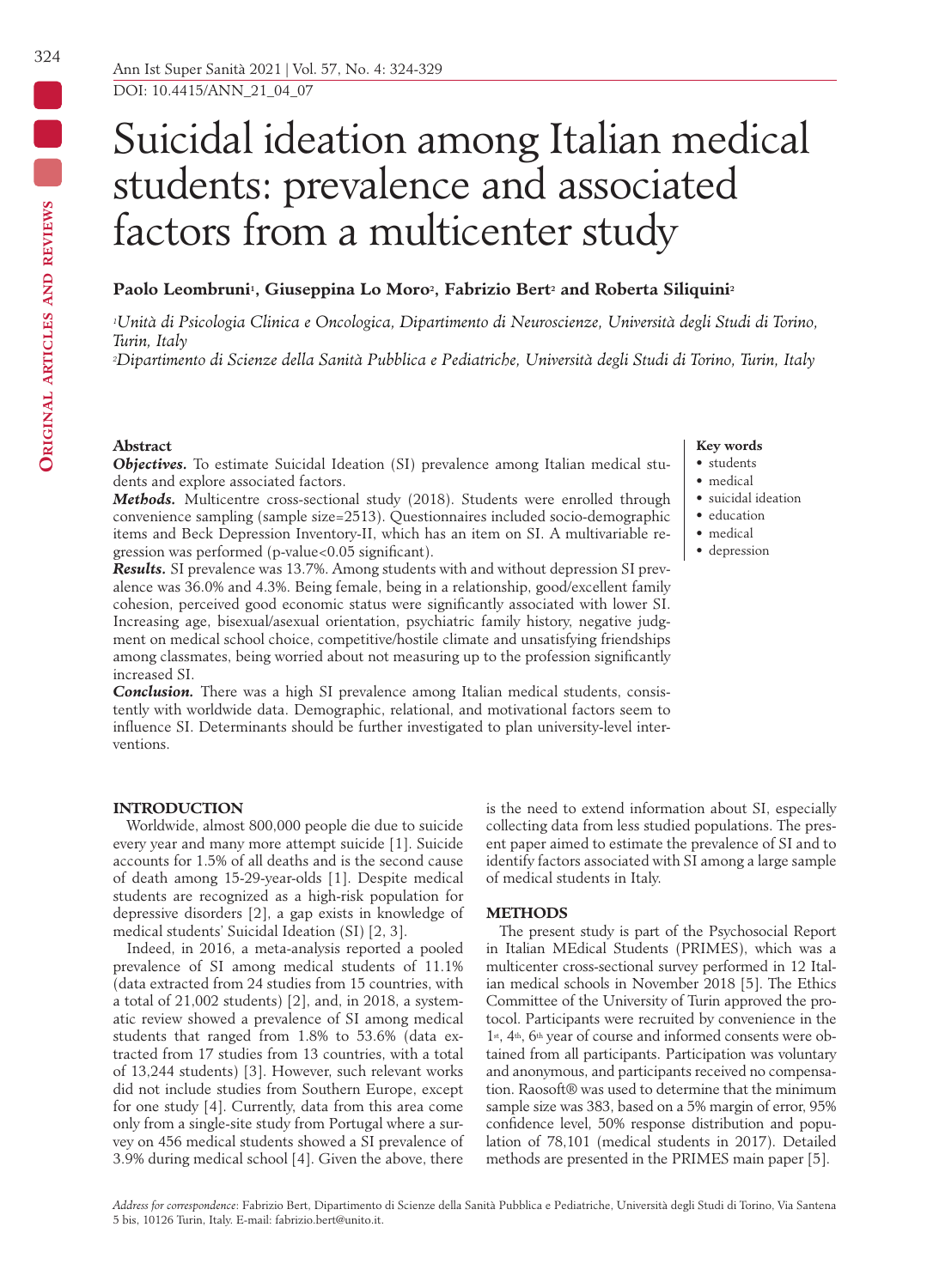# *The questionnaire*

The self-administered questionnaire included a 30 item section, designed after a research about factors that might influence mental health of medical students [5], and the Beck Depression Inventory-II (BDI-II), an instrument to assess depressive symptoms over the past two weeks [6]. The 30-item section mainly included socio-demographic questions, information about social support, health-related and university-related data.

The BDI-II has an item on suicidal thoughts/wishes (item 9), whose options are: (a) "I don't have any thoughts of killing myself", (b) "I have thoughts of killing myself, but I would not carry them out", (c) "I would like to kill myself", (d) "I would kill myself if I had the chance" [6]. To perform the analyses, the binary outcome on SI was created by grouping the last three options, as proposed by other authors [7, 8]. The presence of depressive symptoms was defined with a BDI-II score≥14, which is a widely used cut-off [2, 5]. Total scores from 0-13 represent no/minimal depression, 14- 19 represent mild depression, 20-28 represent moderate depression, and 29-63 represent severe depression [6]. Overall, an increasing BDI-II score corresponds to a great severity of depressive symptoms.

## *Data analysis*

Descriptive analyses were carried out for all variables. The BDI-II score and age reported non-normal distributions (Shapiro-Wilk test) and, therefore, they were expressed as median and interquartile range (IQR). The SI prevalence was computed with a 95% bootstrap CI (simple random sampling method). Concerning categorical variables, chi-squared tests and adjusted residuals were calculated to evaluate differences between participants with/without SI. To assess the difference in BDI-II score and age between participants with/without SI, a non-parametric test, i.e. the Mann-Whitney U test, was used due to the non-normal distribution of these variables.

To explore SI predictors, a multivariable logistic regression model adjusted for age and gender was performed. The independent variables were coded from the items of the socio-demographic section. In particular, the variables entered at the first step were mainly selected because they can be related to medical students' mental health as further explained in the PRIMES main paper [5]. Such variables were: school geographical area, nationality, relationship status, sexual orientation, living condition, family cohesion, working condition, distance from home and economic status, having a hobby, practicing sport, family history of psychiatric disorders and suicides/attempts, personal chronic disease, stimulants consumption, medical school choice judgment, friendships satisfaction, classmates climate, hindrances by medical school, career motivations and worries about future. To achieve the final model (Model 1), a backward elimination method was used (likelihood-ratio statistic greater than 0.10 as removal criterion). Similarly, a model only for 4th-6th year students (Model 2) was executed by adding the variable "grade average and being on time with exams" at the first step.

In addition, we computed another multivariable

model (Model 3) to explore if the variables included in Model 1 were associated with SI independently from the severity of the other depressive symptoms. Thus, we added to Model 1 the BDI-II score (subtracting the score of SI, i.e. item 9) as independent variable.

The results of the multivariable models were expressed as adjusted Odds Ratios (adjOR) with 95% Confidence Interval (CI).

Univariable regressions with the final selected variables of Model 1 as independent variables are presented along with the multivariable models to provide an overview of the relationships before adjusting for covariates. The results of the univariable regressions were expressed as Odds Ratios (OR) with 95% CI.

The data were analyzed using IBM SPSS Statistics software version 25.0 (IBM Corp., USA) and a twotailed p-value <.05 was considered to be significant. Missing values were excluded by pairwise deletion in descriptive analyses and by listwise deletion in regressions.

## **RESULTS**

PRIMES participants were 2,513. In the present paper, we considered 2,457 students (97.8%) who completed the SI item. Females accounted for  $61.6\%$  (n = 1,506) and the median age was 22 (IQR = 4). The majority was Italian (n=2416, 98.6%). First-year students were  $42.0\%$  (n = 1,033), while fourth- and sixth-year students were  $28.4\%$  (n = 699) and  $29.5\%$  (n = 725), respectively. About half of the sample was involved in a relationship ( $n = 1,264, 51.6\%$ ). A total of 13.8% had a sexual orientation different from heterosexuality (42 homosexuals, 276 bisexuals, 17 asexuals). Family cohesion was very poor/poor/excessive for 267 students (10.9%), good for 918 (37.5%), and excellent for 1,265 (51.6%). The majority had a good economic status (n  $= 2,206, 89.9%$ ). A total of 24.1% (n = 589) declared to have a 1st/2nd degree relative with a psychiatric disorder. Participants who declared to see a psychologist/ psychiatrist at the time of the survey were 138 (5.6%).

One out of five judged negatively the choice of medical school or had no opinion  $(n = 496)$ . Few students had unsatisfying friendships with classmates  $(n = 125)$ , 5.2%) and 390 students felt the climate among classmates was competitive and hostile (16.0%). About half of participants thought that medical school hindered having hobbies ( $n = 1,286, 52.5\%$ ), 46.6% were worried to not measured up to the profession  $(n = 1,141)$ and 46.3% were worried about specialty/job limited chances ( $n = 1,133$ ). Considering only 4th and 6th year students, participants with a high grade average were 62.2% (731 students were on time with exams and 148 not on time) and people with a low/medium average were 37.8% (301 students were on time with exams and 234 not on time. More details about the characteristics of the sample can be found in the PRIMES main paper [5].

A total of 336 students (13.7%, 95% CI 12.5-14.9%) reported SI. Specifically, 286 (11.6%) indicated (b), 43 (1.8%) (c), and 7 (0.3%) (d). In addition, 29.5% of the sample ( $n = 708$ ) presented depressive symptoms and the median BDI-II score was  $9$  (IQR = 4-15). SI was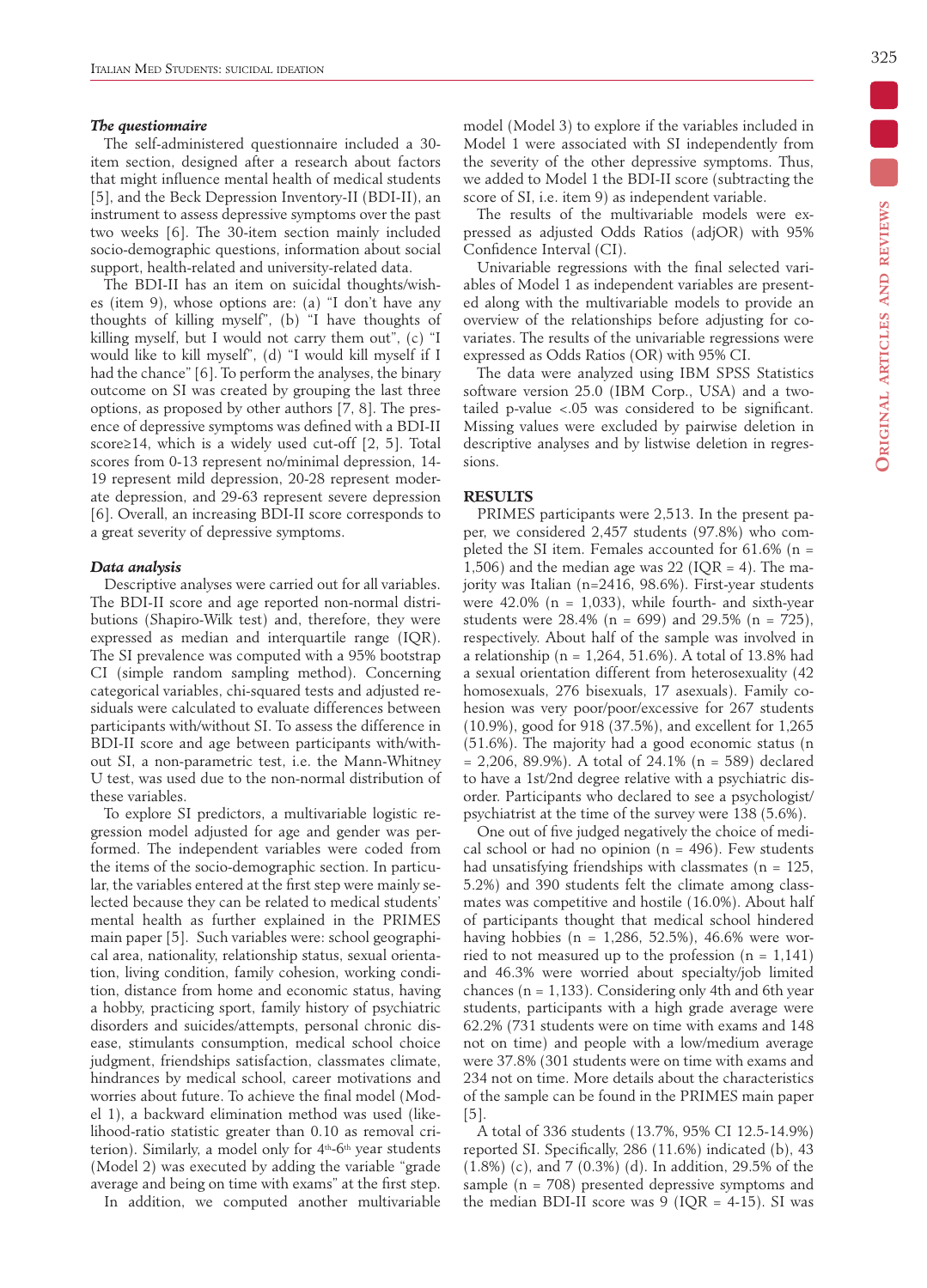reported by 36.0% of students with depressive symptoms and by 4.3% of students without such symptoms (p <.001). Mild depression was significantly more reported among those who selected (b) (25.7%, adjusted residual  $= 6.0$ ), moderate depression was significantly more reported among students who chose (b) (32.1%, adjusted residual =  $11.9$ ) or (c) (22.0%, adjusted residual  $= 2.2$ ), and severe depression was significantly more reported among those who marked (b) (17.1%, adjusted residual=10.9), (c) (63.4%, adjusted residual = 18.4) or (d) (57.1%, adjusted residual =  $6.8$ ) (p <.001). In particular, students without SI had a median BDI-II score of 8 (IQR = 4-13), while students with SI had a median BDI-II score of 21 (IQR = 14-28) ( $p < .001$ ). Specifically concerning students with SI, the median BDI-II score was  $19$  (IQR = 13-26) for participants who selected (b),  $32$  (IOR = 25-36) for those who selected (c), and 44 (IQR =  $25-48$ ) for those who selected (d).

According to the chi-squared tests, SI was significantly differently distributed across all the above-mentioned variables, except across gender ( $p = 0.780$ ). For instance, the prevalence of SI ideation was higher in the following categories: single students (15.5%), bisexuals (24.6%), asexuals (52.9%), participants with very poor/ poor/excessive family cohesion (27.3%), with poor economic status (23.7%), with a 1st/2nd degree relative with a psychiatric disorder (20.0%), 6th year students (15.7%), students negatively judging medical school choice (26.4%), students with unsatisfying friendships (37.6%), students who considered the climate among classmates hostile (25.4%), students thinking that medical schools hinders having hobbies (17.3%), students worried to not measure up to the profession (19.5%) or about the specialty/job limited chances (16.7%). Last, 27.7% of people seeing a psychologist/psychiatrist presented SI (i.e. 12.2% of all students with SI).

The main multivariable model (Model 1) is presented in *Table 1*. Factors associated with a lower probability of reporting SI were being female, being involved in a relation, good and excellent family cohesion, and good economic status. The higher was the age, the more students were prone to show SI. Bisexual and asexual orientation, family history of psychiatric disorders, negative judgment on medical school choice or no opinion, unsatisfying friendships with classmates, competitive and hostile climate among classmates, and being worried about not measuring up to the profession increased the likelihood of declaring SI.

Overall, Model 1 confirmed the results of the univariable analyses *(Table 1)*. However, there were some exceptions. Indeed, year of course, thinking that medical schools hinders having hobbies, and having worries about specialty/job limited chances reported significant relationships with SI in the univariable regressions, while such relationships were no more significant when adjusting for other covariates in Model 1. Conversely, the significant association between gender and SI shown in Model 1 was not found in the univariable analysis.

Moreover, the model with only 4<sup>th</sup>-6<sup>th</sup> year students (Model 2) showed also a significance for grade average and timing with exams. Indeed, compared with those

with high average and on time with exams, participants with high average and not on time had an OR of 2.44 (95%CI 1.50-3.99, p <.001), students with low/medium average on time of 1.93 (95%CI 1.27-2.94, p = .002) and not on time of 1.82 (95%CI 1.18-2.81, p = .007) (results not shown in the table).

Last, Model 3 showed that some variables kept a significant association with SI even if the model was adjusted for the overall severity of the depressive symptoms *(Table 1)*. Specifically, being female, being involved in a relation, and an excellent family cohesion confirmed to be associated to a lower likelihood of reporting SI. Participants with bisexual and asexual orientation, family history of psychiatric disorders, and unsatisfying friendships with classmates confirmed to be more likely to disclose SI. In addition, the higher was the BDI-II score (excluding item 9), the higher was the probability of declaring SI.

# **DISCUSSION**

The prevalence of SI (13.7%) among medical students of the PRIMES sample resulted consistent with the prevalence reported in the two meta-analyses available in literature: 11.1% (95% CI 9.0%-13.7%) calculated by Rotenstein *et al*. [2] and 11.0% (95% CI 4.0%-19.0%) calculated by Zeng *et al*. [9]. However, there are probably too many differences among the studies considered, both concerning cultural features of the samples and from the methodological point of view. Regarding methods, indeed, tools for measuring SI were different and the time span considered can vary from lifetime to the past 12 months to the last two weeks.

Comparing the SI prevalence of our sample with available data from Europe, our prevalence exceeds estimates by Coentre *et al.* (Portugal, 3.9%) [4] and Wege *et al.* (Germany, 7.4%) [10], is similar to estimates by Chow *et al.* (Germany, 14.7%) [11] and Tyssen *et al.* (Norway, 14%) [12], and is lower than estimates by Miletic *et al.* (Serbia, 23%) [13] and Wallin *et al.* (Sweden, 34-44%) [14]. It should be noted that such European studies were different for included participants and instruments used to evaluate SI. In particular, the studies from Germany considered first year students [10, 11], those from Portugal [4] and Norway [12] enrolled students from the last years, and those from Serbia [13] and Sweden [14] took into account a mixed sample as we did in PRIMES. Interestingly, our study reported a lower prevalence compared with the estimates calculated in samples similar for year of course [13, 14]. About the tools for assessing SI, it is worth highlight two main aspects: the validation and the time span. Most of European studies used one or more items from a validated test (Patient Health Questionnaire-9 [10, 11], Paykel's instrument for measuring suicidal ideation and attempts [12], Suicide Behaviors Questionnaire [13]), while only two works developed *ad hoc* questions [4, 14]. However, there were no clear differences or patterns in prevalence based on this characteristic. Similarly, there are no distinct differences also considering the time span, which was: the last two weeks [10, 11], the last year [12, 14], during medical school [4] and lifetime [13].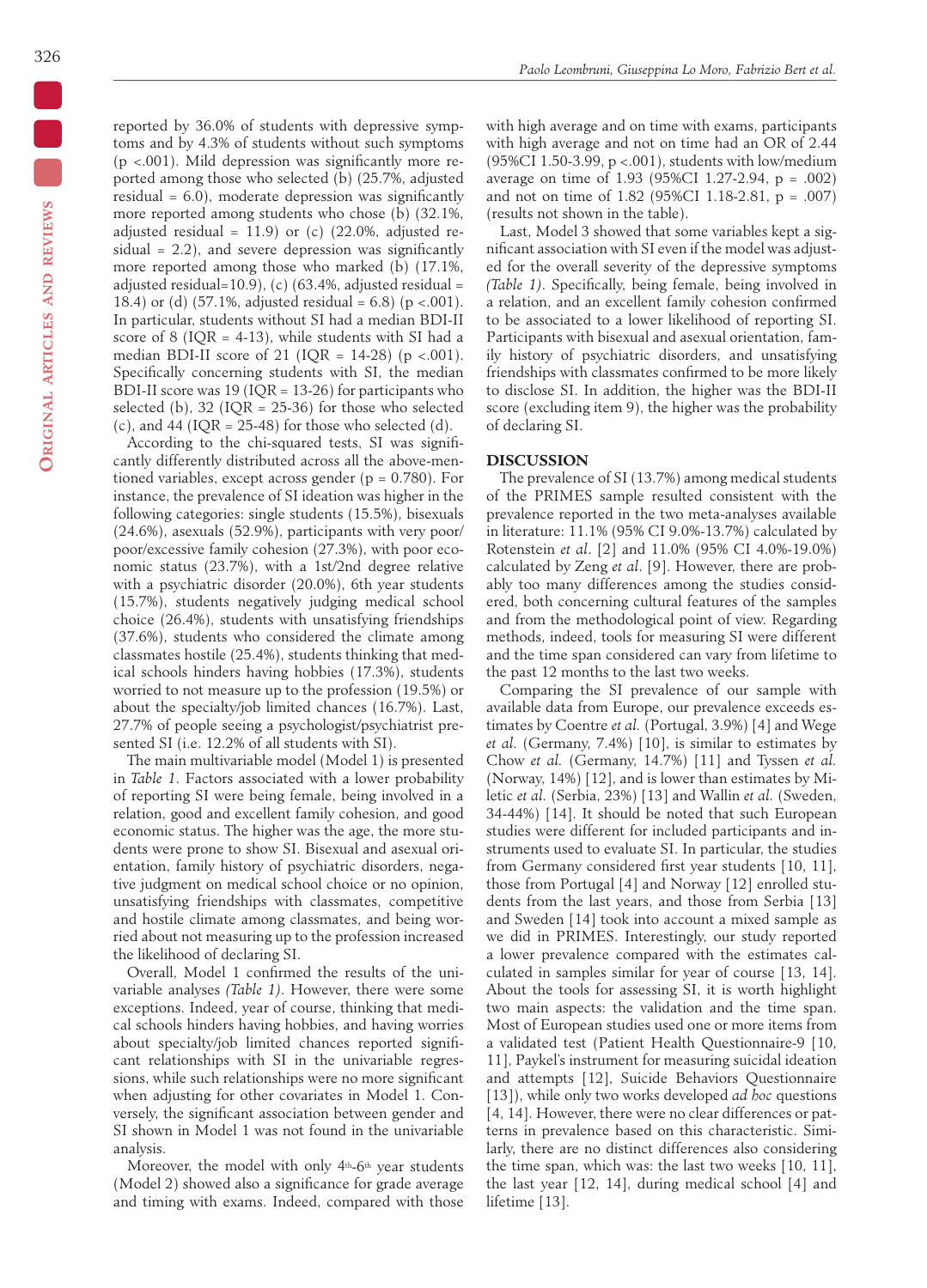# **Table 1**

Univariable logistic regressions and multivariable logistic regression models with Suicidal Ideation as outcome

| <b>Outcome: Suicidal ideation</b>                                                              | <b>Univariable regression</b> |               |         | Multivariable model 1* |               |         | <b>Multivariable model 3*</b> |               |                |
|------------------------------------------------------------------------------------------------|-------------------------------|---------------|---------|------------------------|---------------|---------|-------------------------------|---------------|----------------|
|                                                                                                | <b>OR</b>                     | 95% CI        | P value | adjOR                  | 95% CI        | P value | adjOR                         | 95% CI        | <b>P</b> value |
| Age                                                                                            | 1.09                          | $1.05 - 1.13$ | < 0.001 | 1.07                   | $1.01 - 1.13$ | 0.016   | 1.04                          | $0.97 - 1.12$ | 0.261          |
| Gender                                                                                         |                               |               |         |                        |               |         |                               |               |                |
| Male                                                                                           | Ref.                          |               |         | Ref.                   |               |         | Ref.                          |               |                |
| Female                                                                                         | 0.97                          | $0.76 - 1.23$ | 0.780   | 0.75                   | $0.56 - 0.99$ | 0.042   | 0.54                          | 0.39-0.74     | < 0.001        |
| Year of course**                                                                               |                               |               |         |                        |               |         |                               |               |                |
| First                                                                                          | Ref.                          |               |         | Ref.                   |               |         | Ref.                          |               |                |
| Fourth                                                                                         | 2.10                          | 1.58-2.79     | < 0.001 | 1.08                   | $0.74 - 1.58$ | 0.696   | 1.06                          | $0.69 - 1.62$ | 0.792          |
| Sixth                                                                                          | 1.80                          | 1.35-2.40     | < 0.001 | 0.67                   | $0.42 - 1.08$ | 0.100   | 0.76                          | $0.44 - 1.32$ | 0.327          |
| <b>Relationship status</b>                                                                     |                               |               |         |                        |               |         |                               |               |                |
| Single                                                                                         | Ref.                          |               |         | Ref.                   |               |         | Ref.                          |               |                |
| Involved                                                                                       | 0.74                          | $0.89 - 0.93$ | 0.010   | 0.64                   | $0.49 - 0.83$ | 0.001   | 0.67                          | $0.50 - 0.90$ | 0.008          |
| <b>Sexual orientation</b>                                                                      |                               |               |         |                        |               |         |                               |               |                |
| Heterosexual                                                                                   | Ref.                          |               |         | Ref.                   |               |         | Ref.                          |               |                |
| Homosexual                                                                                     | 2.07                          | 0.98-4.39     | 0.056   | 1.34                   | $0.55 - 3.25$ | 0.519   | 1.34                          | $0.54 - 3.33$ | 0.535          |
| Bisexual                                                                                       | 2.49                          | 1.83-3.37     | < 0.001 | 2.15                   | $1.51 - 3.05$ | < 0.001 | 1.93                          | $1.31 - 2.83$ | 0.001          |
| Asexual                                                                                        | 8.55                          | 3.27-22.38    | < 0.001 | 7.95                   | $2.71 - 23.3$ | < 0.001 | 6.60                          | 1.86-23.4     | 0.003          |
| <b>Family cohesion</b>                                                                         |                               |               |         |                        |               |         |                               |               |                |
| Very poor/poor/excessive                                                                       | Ref.                          |               |         | Ref.                   |               |         | Ref.                          |               |                |
| Good                                                                                           | 0.56                          | $0.41 - 0.77$ | < 0.001 | 0.54                   | $0.37 - 0.78$ | 0.001   | 0.68                          | $0.45 - 1.03$ | 0.067          |
| Excellent                                                                                      | 0.23                          | $0.17 - 0.33$ | < 0.001 | 0.31                   | $0.21 - 0.45$ | < 0.001 | 0.40                          | $0.26 - 0.62$ | < 0.001        |
| <b>Economic status</b>                                                                         |                               |               |         |                        |               |         |                               |               |                |
| Poor                                                                                           | Ref.                          |               |         | Ref.                   |               |         | Ref.                          |               |                |
| Good                                                                                           | 0.46                          | $0.34 - 0.63$ | < 0.001 | 0.63                   | $0.43 - 0.91$ | 0.014   | 1.02                          | $0.67 - 1.55$ | 0.929          |
| 1st/2 <sup>nd</sup> degree relatives with<br>psychiatric disorders#                            | 1.91                          | 1.49-2.44     | < 0.001 | 1.53                   | 1.15-2.04     | 0.003   | 1.40                          | 1.03-1.91     | 0.032          |
| Judging the choice of medical school                                                           |                               |               |         |                        |               |         |                               |               |                |
| Positively                                                                                     | Ref.                          |               |         | Ref.                   |               |         | Ref.                          |               |                |
| Negatively/No opinion                                                                          | 3.06                          | 2.39-3.91     | < 0.001 | 1.79                   | 1.34-2.41     | < 0.001 | 1.13                          | $0.81 - 1.57$ | 0.487          |
| Satisfying friendships with<br>a circle of classmates                                          |                               |               |         |                        |               |         |                               |               |                |
| Yes/Not yet                                                                                    | Ref.                          |               |         | Ref.                   |               |         | Ref.                          |               |                |
| No                                                                                             | 4.29                          | 2.93-6.29     | < 0.001 | 2.73                   | 1.74-4.30     | < 0.001 | 2.08                          | 1.23-3.52     | 0.007          |
| Climate among classmates                                                                       |                               |               |         |                        |               |         |                               |               |                |
| Friendly/Competitive but stimulating/No<br>opinion                                             | Ref.                          |               |         | Ref.                   |               |         | Ref.                          |               |                |
| Competitive and hostile                                                                        | 2.66                          | $2.04 - 3.47$ | < 0.001 | 1.95                   | 1.41-2.69     | < 0.001 | 1.19                          | $0.83 - 1.71$ | 0.333          |
| <b>Thinking that medical school</b><br>hinders: Having hobbies#                                | 1.94                          | $1.52 - 2.47$ | < 0.001 | 1.29                   | $0.97 - 1.73$ | 0.085   | 1.01                          | $0.74 - 1.39$ | 0.941          |
| Worries about the future <sup>o</sup> : Yes, not<br>measured up to the profession <sup>#</sup> | 2.55                          | $2.00 - 3.25$ | < 0.001 | 2.08                   | 1.57-2.77     | < 0.001 | 1.19                          | $0.87 - 1.62$ | 0.281          |
| <b>Worries about the future</b> <sup>o</sup> : Yes, about<br>specialty/job limited chances#    | 1.60                          | 1.27-2.02     | < 0.001 | 1.27                   | $0.96 - 1.68$ | 0.089   | 0.99                          | $0.73 - 1.34$ | 0.929          |
| BDI-II score (excluding item 9 on<br>suicidal ideation)                                        | 1.16                          | $1.14 - 1.18$ | < 0.001 |                        |               |         | 1.15                          | $1.13 - 1.17$ | < 0.001        |

Abbreviations: adjusted Odds Ratios (adjOR); Beck Depression Inventory-II (BDI-II); Confidence Interval (CI); Odds Ratio (OR).

Significant P values in bold.<br>\*The multivariable model 3 is the multivariable model 1 with, in addition, the BDI-II score as independent variable. The results of the multivariable model 2 are<br>described only in the text. Fu

° Possibility to select more options.

 $\overline{\phantom{a}}$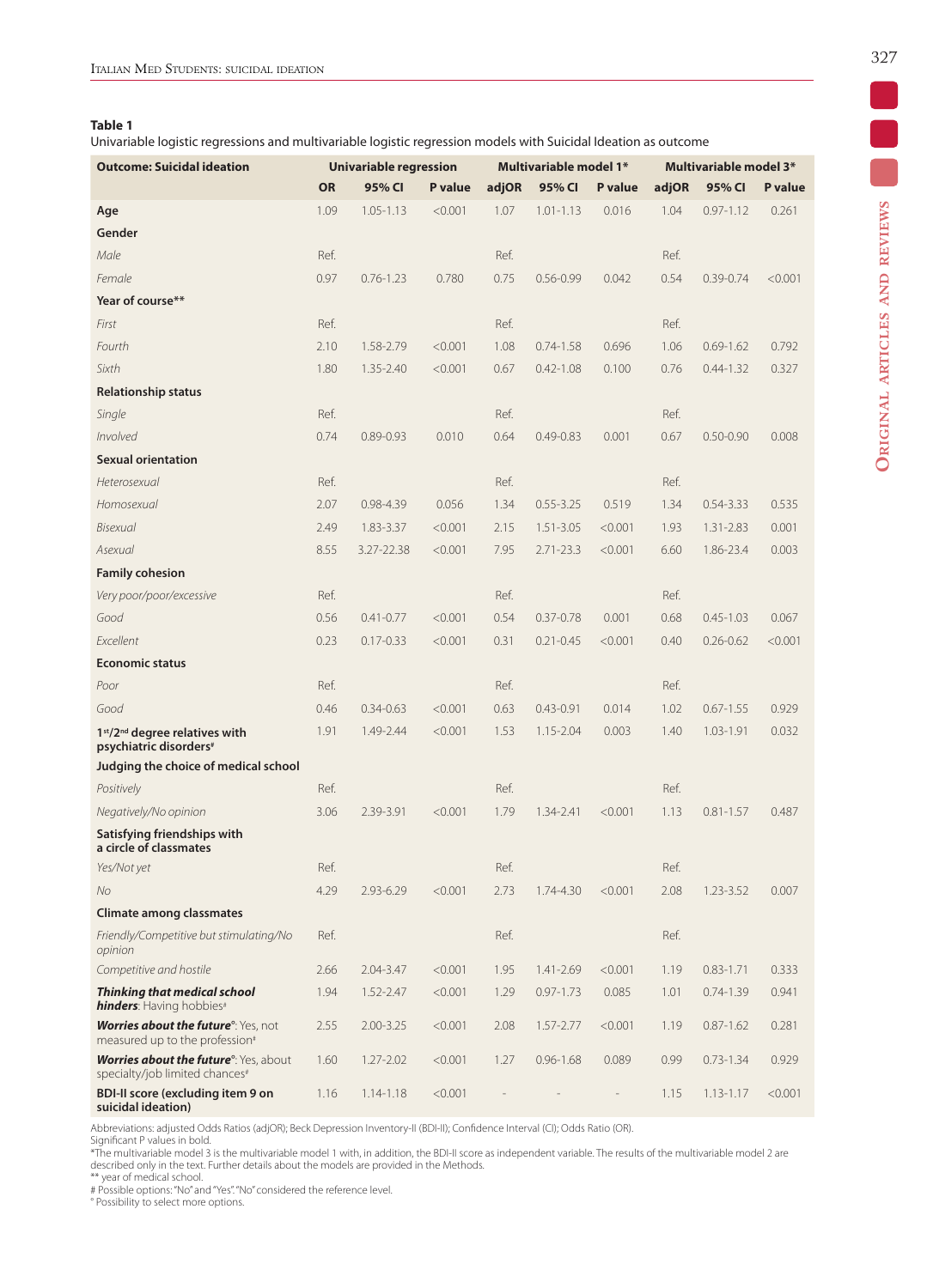The prevalence of depressive symptoms (29.5%) in our sample is similar to the prevalence of the metaanalysis of Rotenstein *et al.* (27.2%, 95% CI 24.7%- 29.9%) [2] and, as expected, depression seems to be an important factor associated with SI in medical students (36.0% of students with depressive symptoms reported SI *vs* 4.3% of students without such symptoms), consistently with literature [3, 4, 7, 13]. Additionally, in the PRIMES sample, being female increased likelihood of showing depression [5] but decreased the probability of reporting SI. Notably, in the literature on MSs, there are mixed evidences about associations between gender and SI [3, 7, 9].

Demographic factors associated with a higher probability of reporting SI were having family history of psychiatric disorders and, differently from literature [2], being older (but no significant relationship between SI and year of course was found by PRIMES, as already seen in literature [2, 3]). Coherently with other studies [3, 4, 1], poor economic status emerged as a factor associated with SI among medical students. In addition, consistently with literature about the high risk for mental disorders in sexual minorities [15], students disclosing bisexual or asexual orientation were more likely to declare SI. Since homosexual orientation was not associated with higher SI risk, our results suggest possible differences in SI among sexual minority subgroups that should be further investigated. Indeed, the systematic review by Plöderl and Tremblay highlighted that, although an elevated risk exist within all sexual minorities, bisexuals have reported higher mental health problems compared with homosexual individuals in several studies [15]. Therefore, it would be worth exploring the determinants of such differences, also taking into account the under-studied asexual orientation, and possibly considering features such as stigma and social acceptance.

As expected by previous findings [3, 7, 12], also some relational factors were associated with a higher likelihood of reporting SI, such as having a poor family cohesion, being single, and feeling classroom climate as hostile and not suitable for friendship.

It should be highlighted that the regression model adjusted for the BDI-II score showed that some of the above-mentioned variables were associated with SI independently from the overall depressive symptoms. Such variables included both demographic (i.e. gender, sexual orientation, family history of psychiatric disorders) and relational (i.e. family cohesion, relationship status, friendship with classmates) factors and, thus, such aspects should be particularly taken into account when studying SI and planning preventive and supportive strategies.

Finally, in line with other works [3, 7], PRIMES revealed some motivational factors that can make the students more prone to SI, such as having a negative judgement about their own career choice, dissatisfaction about their own scholar performance or worries about future profession. Both relational and motivational are probably factors that could be addressed by specific interventions at a university level.

Limitations included the cross-sectional design, the

opportunistic sampling, and the use of a single item instead of a multi-item measure for SI. Indeed, a prospective study with structured interview in a random subset of participants would give a more authentic estimate [2].

Nevertheless, PRIMES had the strength to be the first large multicenter study in Italy assessing SI prevalence among medical students. Moreover, it showed that, despite medical students seem a high-risk population for SI, only 12.2% and 14.3% of these students was treated or was followed by a psychologist/psychiatrist, respectively. These findings were similar to the situation Rotenstein and colleagues found in their meta-analysis regarding medical students with depressive symptoms [2], thus underlining the necessity to realize strategies to increase the access to care by accommodating the needs of medical students.

Therefore, given the high SI prevalence, it would be advisable to study more in depth the factors that are involved in SI among medical students in order to implement effective preventive plans and design effective and approachable interventions. Relevant reviews on SI suggest that the primary actions to face SI among medical students should be addressing stigma to reduce barriers to mental health services, identifying depressive symptoms, as they are the most frequent factor associated with SI, and implementing general well-being interventions for all students to lower the overall rates of mental health issues [2, 3]. Based on our findings, we argue that SI interventions should be promoted especially for males and sexual minorities, and the low social support from family and peers that students with SI might experience should be considered when developing such strategies.

#### *Ethical approval*

This study was conducted according to the guidelines laid down in the Declaration of Helsinki. The Ethics Committee of University of Torino reviewed and approved the protocol (Prot. 420112, 12/10/2018).

#### *Funding*

This research did not receive any specific grant from funding agencies in the public, commercial, or not-forprofit sectors.

#### *Author's contribution statement*

PL, RS, FB, GLM contributed to the design of the study. PL, FB, GLM performed the investigation and analysed the data. PL, FB, GLM drafted the manuscript. PL, RS, FB reviewed the draft. All Authors approved the final version.

#### *Acknowledgments*

PRIMES collaborating group: Alessio Corradi, Maria Rosaria Gualano, Elena Olivero, Paola Rossello, Sonia Barello (Department of Public Health Sciences, University of Turin, Turin, Italy); Anna Acampora, Dario Arzani (Section of Hygiene, Institute of Public Health, Catholic University of the Sacred Heart, Rome Italy); Antonella Agodi, Martina Barchitta (Department of Medical and Surgical Sciences and Advanced Technolo